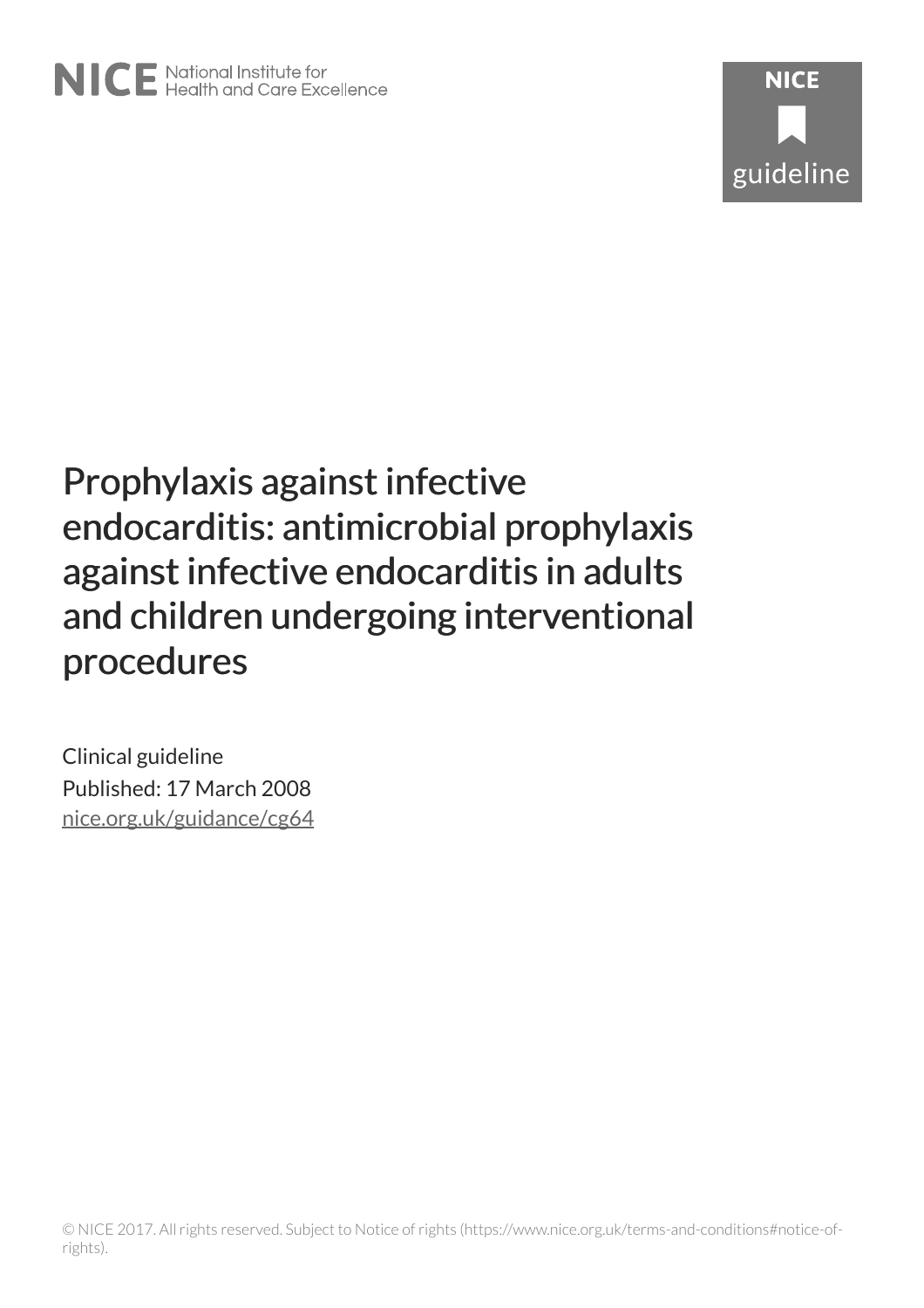# Your responsibility

The recommendations in this guideline represent the view of NICE, arrived at after careful consideration of the evidence available. When exercising their judgement, professionals and practitioners are expected to take this guideline fully into account, alongside the individual needs, preferences and values of their patients or the people using their service. It is not mandatory to apply the recommendations, and the guideline does not override the responsibility to make decisions appropriate to the circumstances of the individual, in consultation with them and their families and carers or guardian.

Local commissioners and providers of healthcare have a responsibility to enable the guideline to be applied when individual professionals and people using services wish to use it. They should do so in the context of local and national priorities for funding and developing services, and in light of their duties to have due regard to the need to eliminate unlawful discrimination, to advance equality of opportunity and to reduce health inequalities. Nothing in this guideline should be interpreted in a way that would be inconsistent with complying with those duties.

Commissioners and providers have a responsibility to promote an environmentally sustainable health and care system and should [assess and reduce the environmental impact of implementing](https://www.nice.org.uk/about/who-we-are/sustainability) [NICE recommendations](https://www.nice.org.uk/about/who-we-are/sustainability) wherever possible.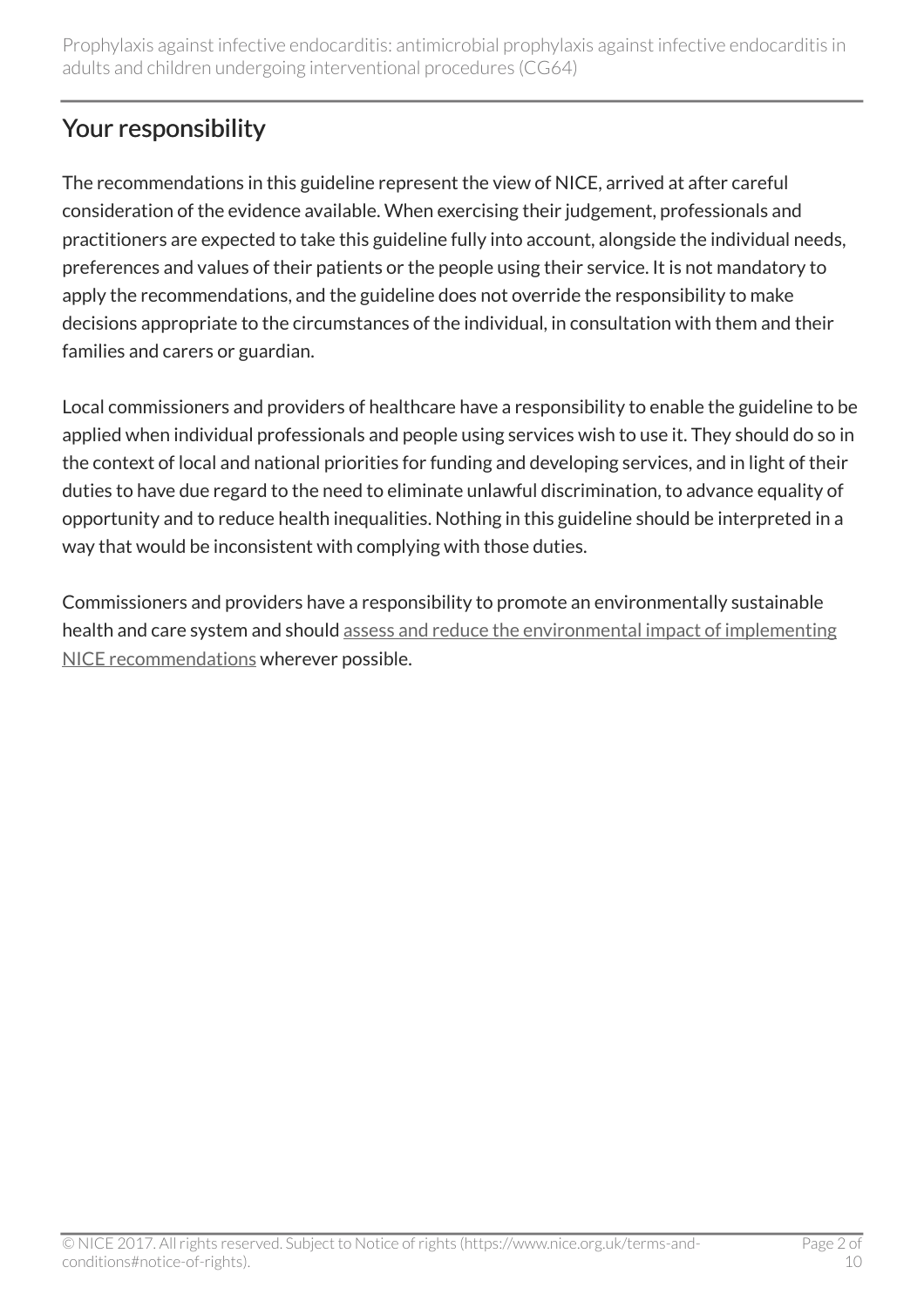# **Contents**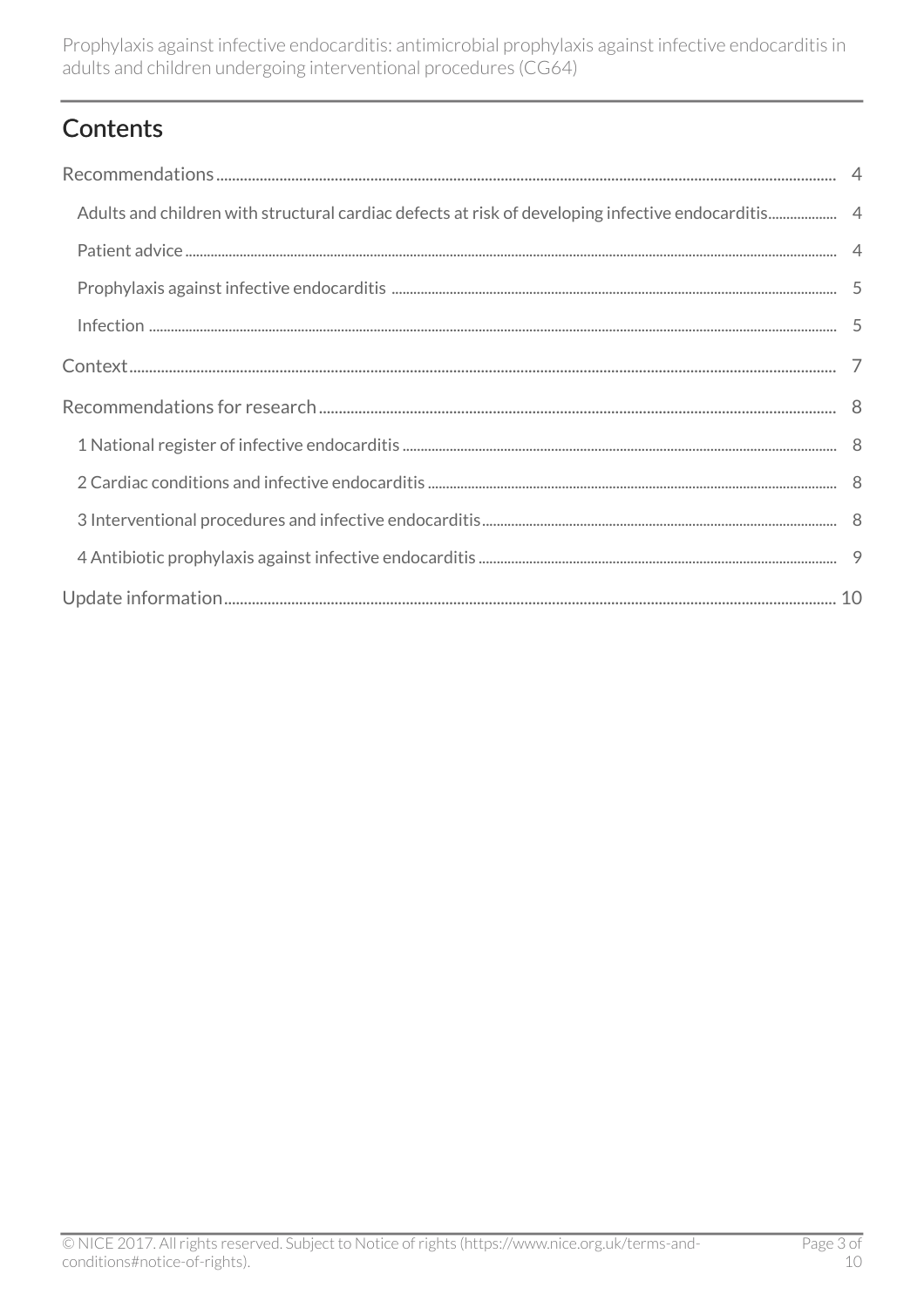#### <span id="page-3-0"></span>Recommendations

People have the right to be involved in discussions and make informed decisions about their care, as described in [your care](http://www.nice.org.uk/about/nice-communities/public-involvement/your-care).

[Using NICE guidelines to make decisions](http://www.nice.org.uk/about/what-we-do/our-programmes/nice-guidance/nice-guidelines/making-decisions-using-nice-guidelines) explains how we use words to show the strength of our recommendations, and has information about safeguarding, consent and prescribing medicines (including 'off-label' use).

#### <span id="page-3-1"></span>*Adults and children with structural cardiac defects at risk of developing infective endocarditis*

- 1.1.1 Healthcare professionals should regard people with the following cardiac conditions as being at increased risk of developing infective endocarditis:
	- acquired valvular heart disease with stenosis or regurgitation
	- hypertrophic cardiomyopathy
	- previous infective endocarditis
	- structural congenital heart disease, including surgically corrected or palliated structural conditions, but excluding isolated atrial septal defect, fully repaired ventricular septal defect or fully repaired patent ductus arteriosus, and closure devices that are judged to be endothelialised
	- valve replacement. [2015]

#### <span id="page-3-2"></span>*Patient advice*

- 1.1.2 Healthcare professionals should offer people at increased risk of infective endocarditis clear and consistent information about prevention, including:
	- the benefits and risks of antibiotic prophylaxis, and an explanation of why antibiotic prophylaxis is no longer routinely recommended
	- the importance of maintaining good oral health
	- symptoms that may indicate infective endocarditis and when to seek expert advice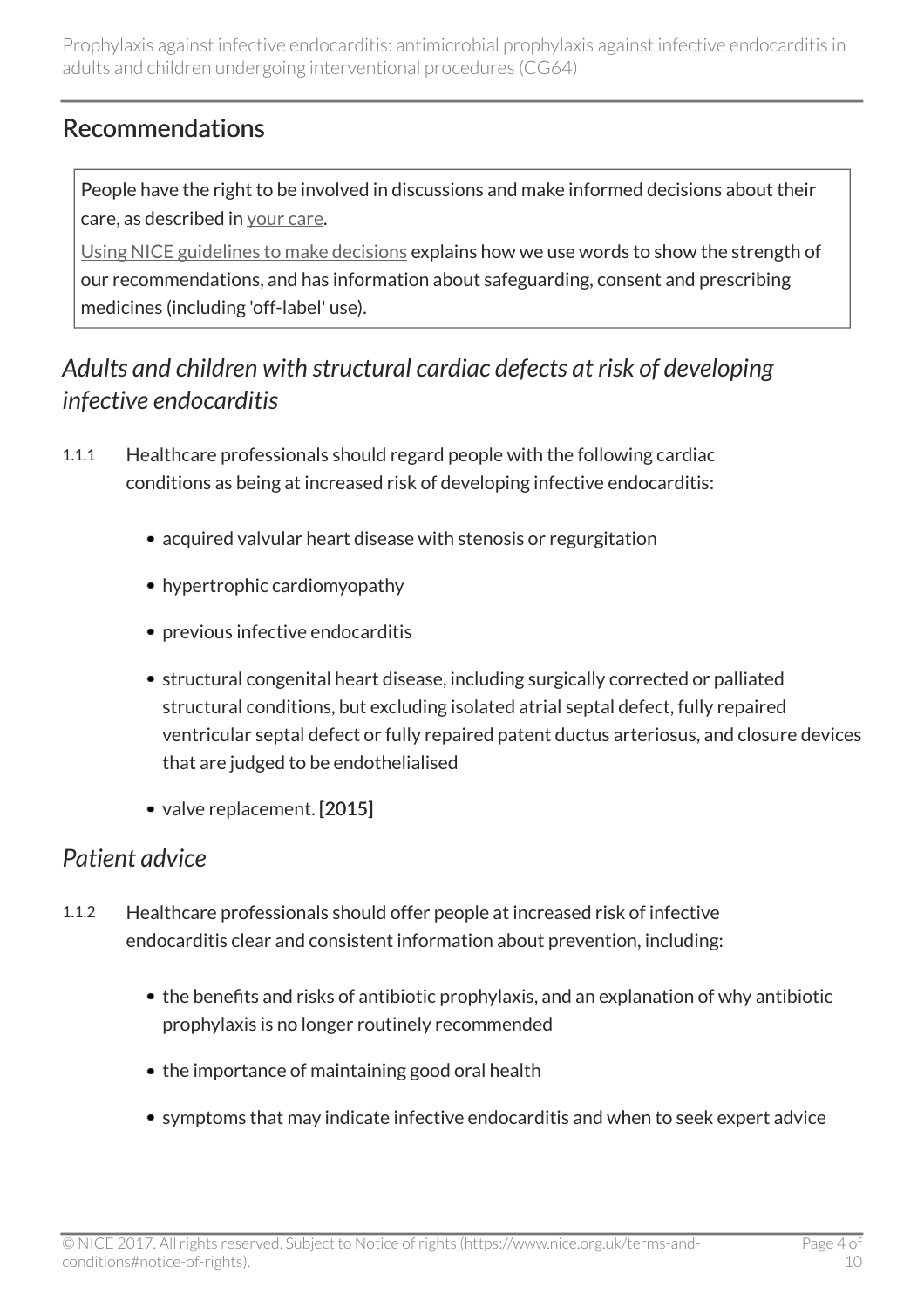> • the risks of undergoing invasive procedures, including non-medical procedures such as body piercing or tattooing. [2015]

#### <span id="page-4-0"></span>*Prophylaxis against infective endocarditis*

- <span id="page-4-3"></span><span id="page-4-2"></span>1.1.3 Antibiotic prophylaxis against infective endocarditis is not recommended routinely[[1](#page-5-0)]:
	- for people undergoing dental procedures
	- for people undergoing non-dental procedures at the following sites $^{\lbrack 2]}.$  $^{\lbrack 2]}.$  $^{\lbrack 2]}.$ 
		- upper and lower gastrointestinal tract
		- genitourinary tract; this includes urological, gynaecological and obstetric procedures, and childbirth
		- upper and lower respiratory tract; this includes ear, nose and throat procedures and bronchoscopy. [2015]
- 1.1.4 Chlorhexidine mouthwash should not be offered as prophylaxis against infective endocarditis to people at risk of infective endocarditis undergoing dental procedures. [2015]

#### <span id="page-4-1"></span>*Infection*

- 1.1.5 Any episodes of infection in people at risk of infective endocarditis should be investigated and treated promptly to reduce the risk of endocarditis developing. [2015]
- 1.1.6 If a person at risk of infective endocarditis is receiving antimicrobial therapy because they are undergoing a gastrointestinal or genitourinary procedure at a site where there is a suspected infection, the person should receive an antibiotic that covers organisms that cause infective endocarditis. [2015]

You can also see this guideline in the NICE pathway on [prophylaxis against infective](http://pathways.nice.org.uk/pathways/prophylaxis-against-infective-endocarditis) [endocarditis.](http://pathways.nice.org.uk/pathways/prophylaxis-against-infective-endocarditis)

To find out what NICE has said on topics related to this guideline, see our web page on [cardiovascular conditions: general and other](http://www.nice.org.uk/guidance/conditions-and-diseases/cardiovascular-conditions/cardiovascular-conditions--general-and-other).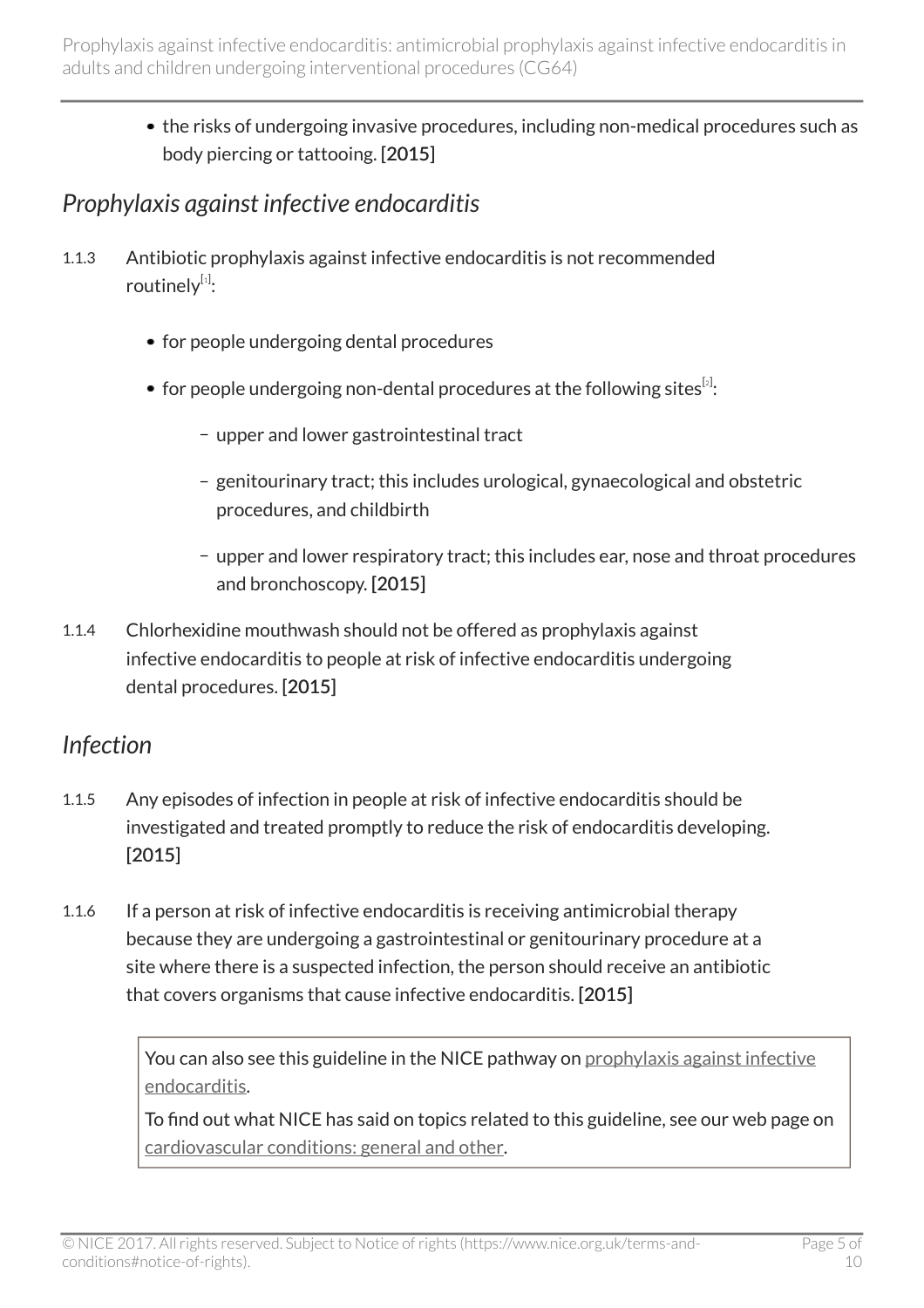<span id="page-5-0"></span> $^{\left[ 1 \right]}$  $^{\left[ 1 \right]}$  $^{\left[ 1 \right]}$  Routinely' has been added to recommendation 1.1.3 for consistency with recommendation 1.1.2. This addition emphasises NICE's standard advice on [healthcare professionals' responsibilities.](http://www.nice.org.uk/guidance/cg64) Doctors and dentists should offer the most appropriate treatment options, in consultation with the patient and/or their carer or guardian. In doing so, they should take account of the recommendations in this guideline and the values and preferences of patients, and apply their clinical judgement.

<span id="page-5-1"></span> $^{\text{\tiny{[2]}}}$  $^{\text{\tiny{[2]}}}$  $^{\text{\tiny{[2]}}}$ The evidence reviews for this guideline covered only procedures at the sites listed in this recommendation. Procedures at other sites are outside the scope of the guideline (see the [scope](http://www.nice.org.uk/guidance/CG64/documents) for details).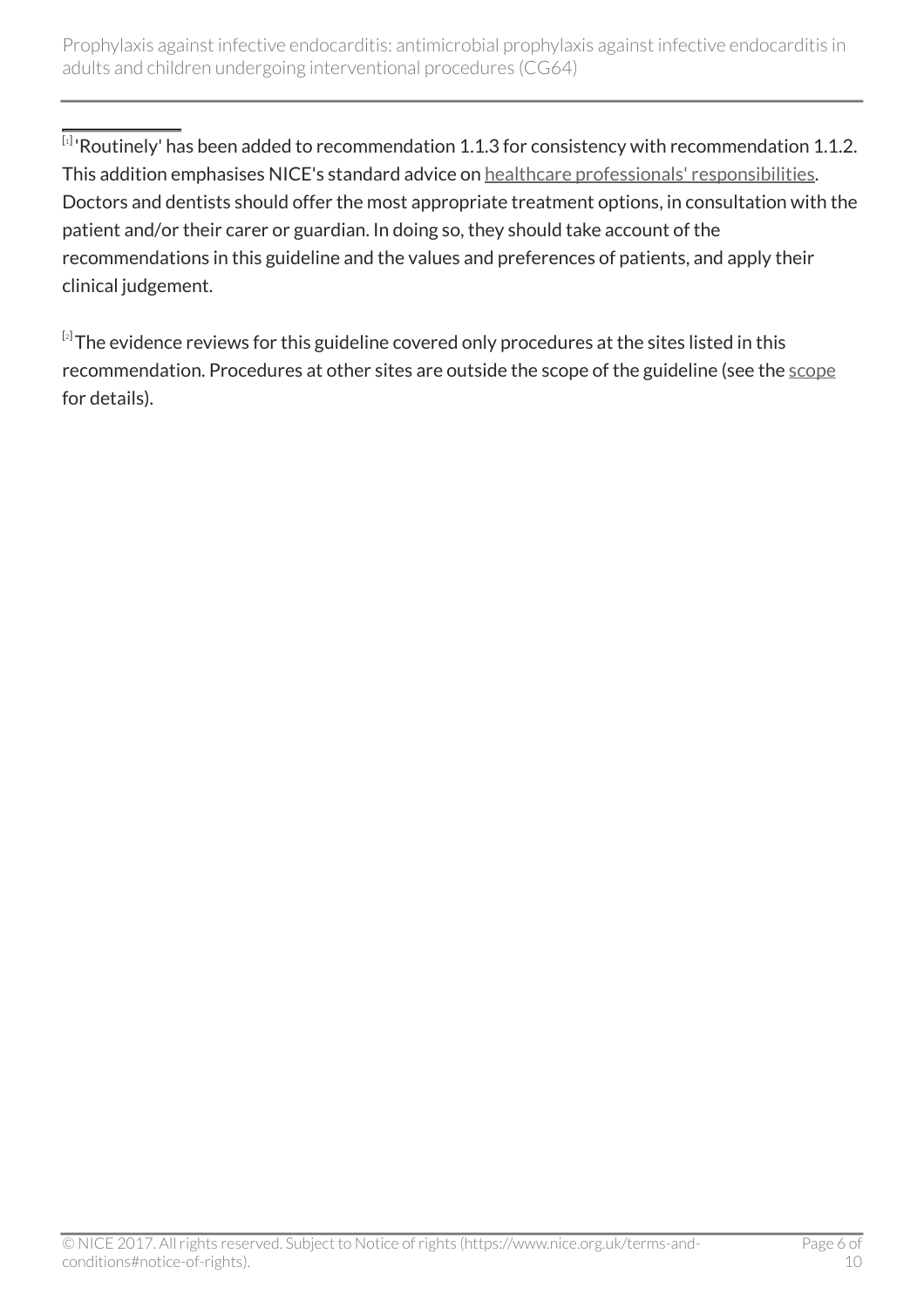# <span id="page-6-0"></span>**Context**

Infective endocarditis is a rare condition with significant morbidity and mortality. It may arise after bacteraemia in a person with a predisposing cardiac lesion.

In the past, people at risk of infective endocarditis were given antibiotic prophylaxis before dental and certain non-dental interventional procedures. However, the British Society for Antimicrobial Chemotherapy [Guidelines for the prevention of endocarditis](http://jac.oxfordjournals.org/content/57/6/1035.full) (2006) and the American Heart Association guideline [Prevention of infective endocarditis](http://circ.ahajournals.org/content/116/15/1736.full) (2007) recommended changes in clinical practice that aimed to limit the use of antibiotic prophylaxis in people having these procedures.

In 2008 NICE published a guideline to give clear, evidence-based guidance on best clinical practice for prophylaxis against infective endocarditis in people having dental and certain non-dental interventional procedures. The guideline recommended that people at risk of infective endocarditis having interventional procedures (dental procedures, upper and lower respiratory tract procedures, upper and lower gastrointestinal tract procedures, genitourinary tract procedures) should not be offered antibiotic prophylaxis against infective endocarditis. It also recommended which patients with pre-existing cardiac lesions should be regarded as at risk. These recommendations marked a further change from accepted practice.

The incidence of infective endocarditis has been shown to be increasing over time. The reasons for this are not well understood. However, in 2014 the Lancet published a paper that reported an increase in cases of infective endocarditis from 2000 to 2013, which showed a higher rate of increase following the publication of the NICE guideline [\(Incidence of infective endocarditis in](http://www.thelancet.com/journals/lancet/article/PIIS0140-6736(14)62007-9/abstract) [England, 2000–13](http://www.thelancet.com/journals/lancet/article/PIIS0140-6736(14)62007-9/abstract) Dayer MJ et al). In light of this paper, NICE felt it was important to assess any new evidence published since the 2008 NICE guideline. This evidence has been taken into account in the 2015 update of this guideline.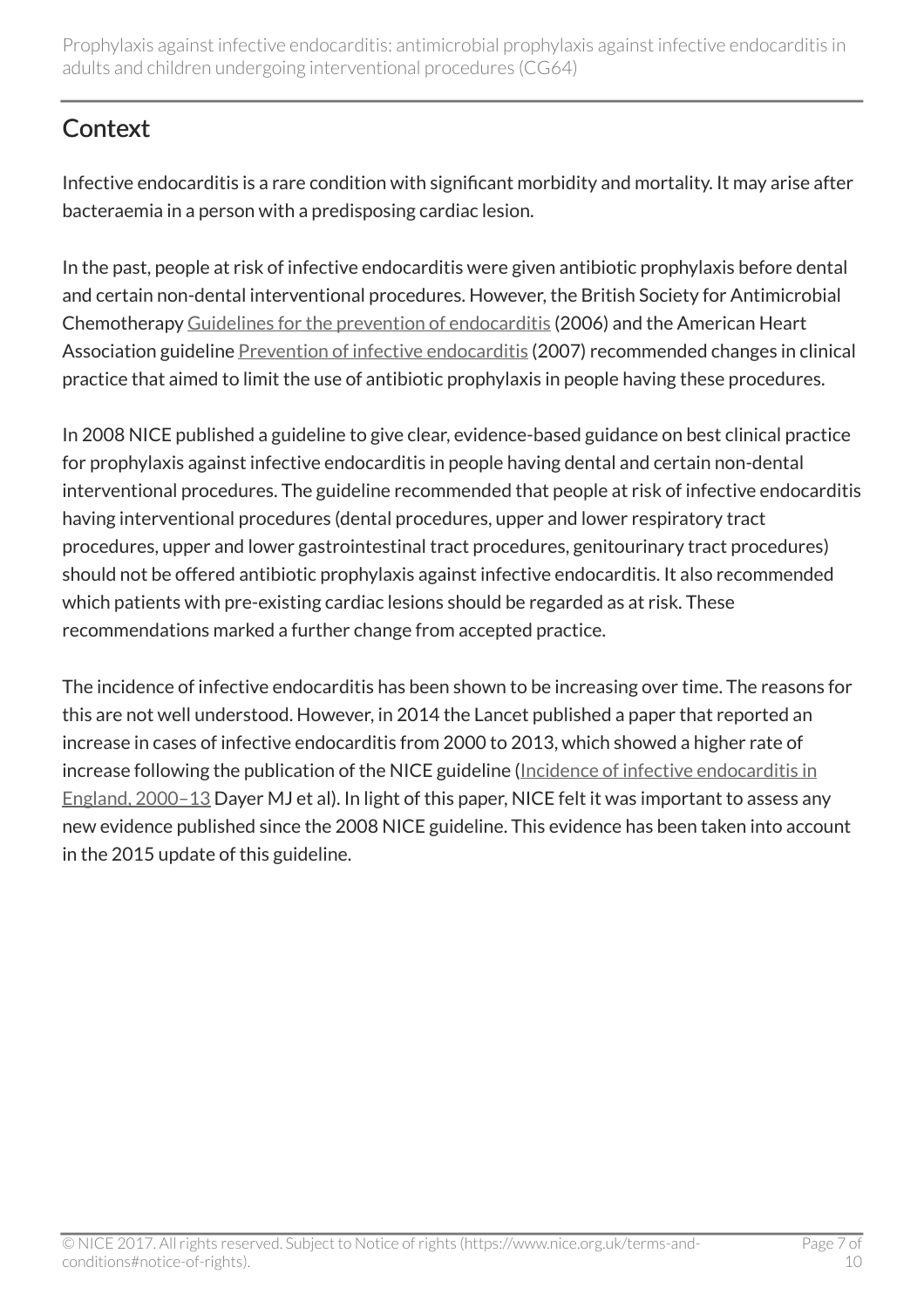#### <span id="page-7-0"></span>Recommendations for research

In 2008 the Guideline Committee made 3 recommendations for research.

As part of the 2015 update, the Standing Committee made an additional research recommendation on antibiotic prophylaxis against infective endocarditis. This can be found in the [addendum](http://www.nice.org.uk/Guidance/cg64/Evidence).

#### <span id="page-7-1"></span>*1 National register of infective endocarditis*

Infective endocarditis is a rare condition. The development of a national register of infective endocarditis in the UK to support research is recommended.

#### Why this is important

Such research would be facilitated by the availability of a national register that could offer data into the 'case' arm of proposed case-control studies and should be an anonymised database that would not require patient consent and hence more straightforward case ascertainment. Although it is a rare condition, it is likely that across the country there are enough patients to generate evidence from well conducted national studies.

#### <span id="page-7-2"></span>*2 Cardiac conditions and infective endocarditis*

What is the risk of developing infective endocarditis in people with acquired valvular disease and structural congenital heart disease?

#### Why this is important

Such research should use a population-based cohort study design to allow direct comparison between groups and allow estimation of both relative and absolute risk.

#### <span id="page-7-3"></span>*3 Interventional procedures and infective endocarditis*

What is the frequency and level of bacteraemia caused by non-oral daily activities (for example, urination or defaecation)?

#### Why this is important

Such research should quantitatively determine the frequency and level of bacteraemia.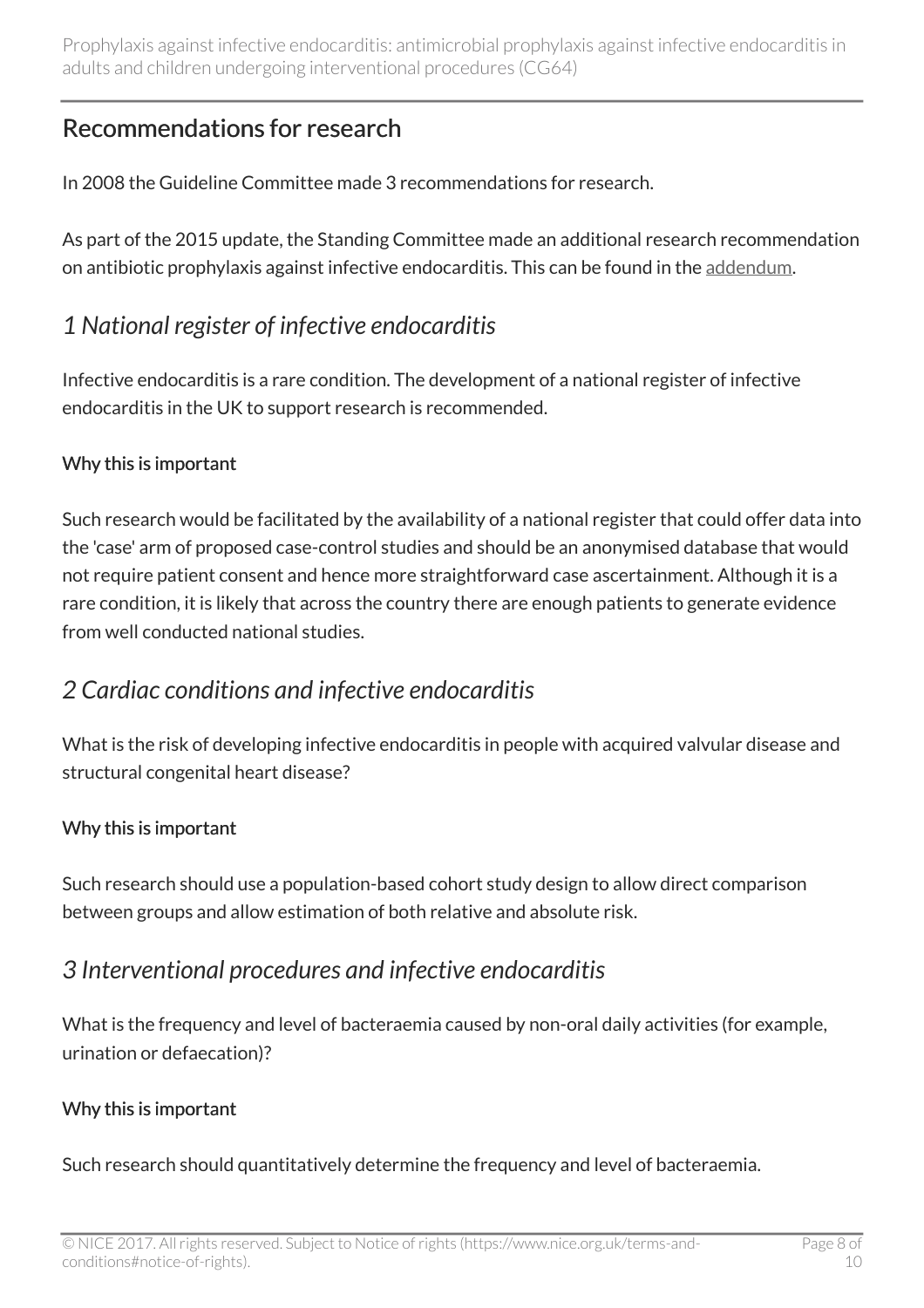# <span id="page-8-0"></span>*4 Antibiotic prophylaxis against infective endocarditis*

Does antibiotic prophylaxis in those at risk of developing infective endocarditis reduce the incidence of infective endocarditis when given before a defined interventional procedure?

#### Why this is important

There is limited evidence about the effectiveness of antibiotic prophylaxis in reducing the incidence of infective endocarditis in people at risk of developing infective endocarditis. The current evidence includes very limited data from observational studies with inconclusive findings. The study should be a randomised controlled trial with long-term follow-up comparing antibiotic prophylaxis with no antibiotic prophylaxis in adults and children with underlying structural cardiac defects undergoing interventional procedures. Outcomes should include the incidence infective endocarditis in those receiving prophylaxis compared to those not, and the incidence of adverse effects including anaphylaxis.